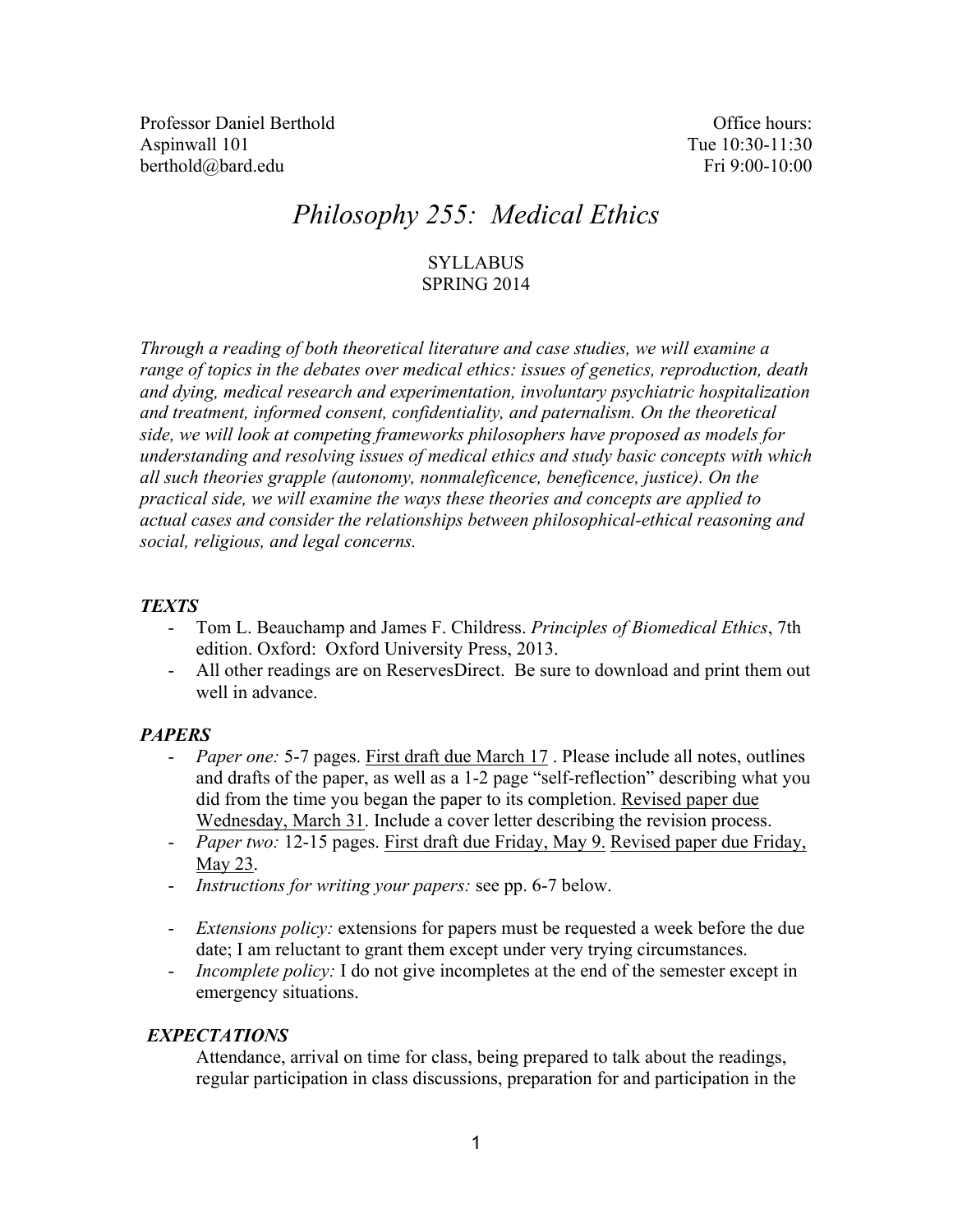formal debates, attendance at the writing lab classes, and handing in work on time are all important and will factor into your final grade.

# *SOME USEFUL WEB SITES*

- The Journal of Medical Ethics*: http://jme.bmj.com*
- MedWeb Plus: http://www.medwebplus.com/
- Bioethics: Journal Articles On-Line: *http://wings.buffalo.edu/faculty/research/bioethics/journal.html*
- The New England Journal of Medicine: *http://www.nejm.org/content/index.asp*
- On-Line Full Text Articles Relating to Euthanasia: *http://www.acusd.edu/ethics/euthanasia.html#On-Line\_Full\_Text\_Articles*
- Human Genome Project Information: Ethical, Legal, and Social Issues: *http://www.ornl.gov/TechResources/Human\_Genome/resource/elsi.html*

# *READINGS*

# **I. INTRODUCTION: MEDICINE, MORALITY, AND ETHICAL THEORY**

- Jan 27 Course introduction.
- Jan 29 *Moral Norms:* Beauchamp and Childress, *Principles of Biomedical Ethics,* Chapter One, 1-25.
- Feb 3 *Moral Theories:* Beauchamp and Childress, Chapter Nine, 351-384.

# **II. INFORMED CONSENT AND THE RIGHT TO REFUSE TREATMENT**

- Feb 5, 10 *The concept of autonomy and the question of informed consent:* Beauchamp and Childress, Chapter Four, 101-141.
- Feb 12 Alan Meisel and Mark Kuczewski, "Legal and Ethical Myths About Informed Consent," *Archives of Internal Medicine* 156 (1996): 2521-2526.

*Consent cases:* Robert M. Veatch, "Consent and the Right to Refuse Treatment," in Veatch, *Case Studies in Medical Ethics* (Cambridge: Harvard University Press, 1980)*,* Chapter 12, 290-316.

## **III. NONMALEFICENCE, KILLING AND LETTING DIE, AND THE QUESTION OF WHO SHOULD DECIDE**

Feb 17, 19 *The concept of nonmaleficence; killing and letting die; physician-assisted suicide; proxy decision makers:* Beauchamp and Childress, Chapter Five, 140-192.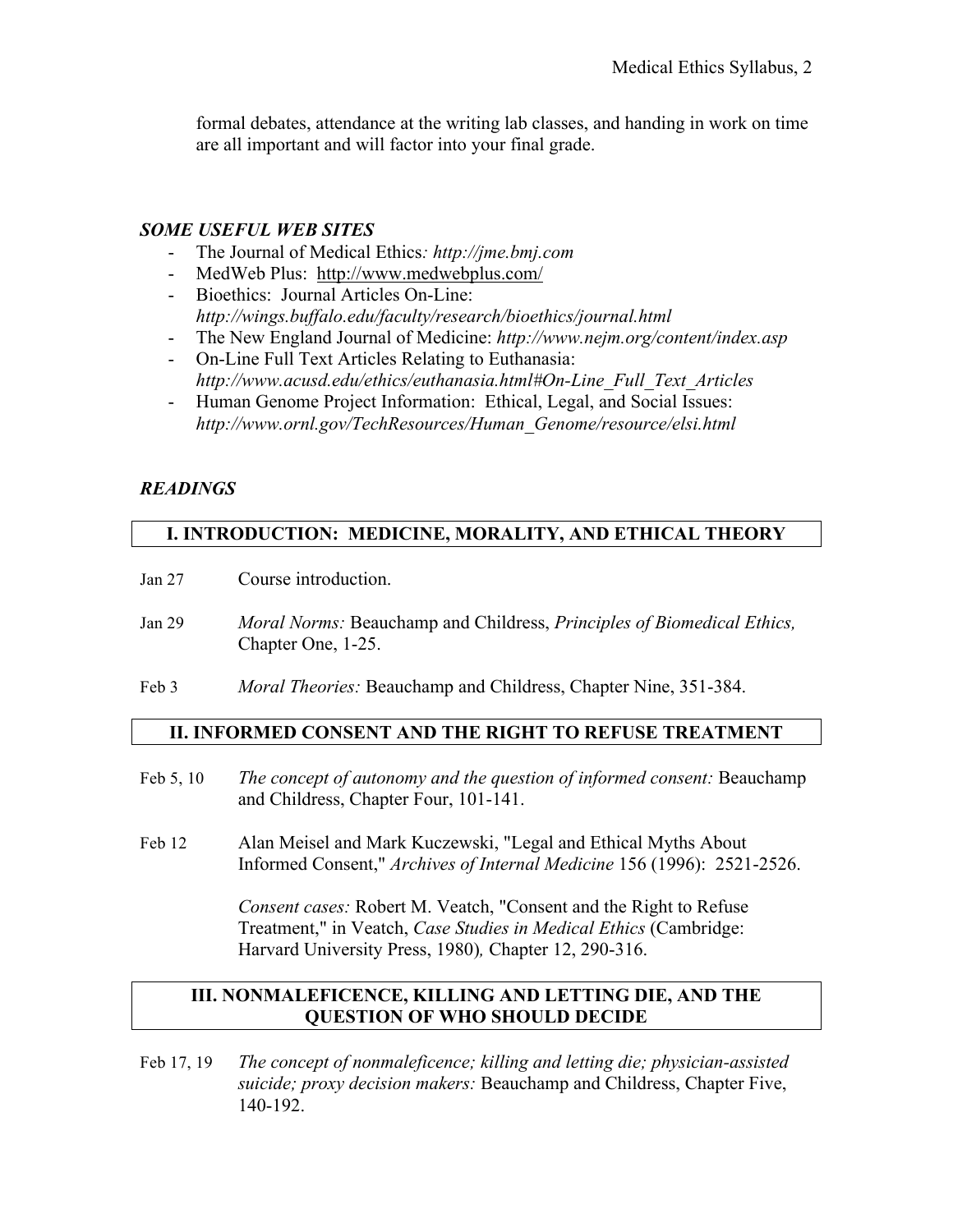- Feb 24, 26 *Supreme court physician assisted suicide cases:* (1) *Vacco v. Quill,* 117 S. Ct. 2293 (1997); (2) *Washington v. Glucksberg,* 117 S. Ct. 2258, 138 L. Ed. 2d 772 (1997).
- Mar 3, 5 *Kevorkian, Bouvia, Collums, Cruzan, and Quinlan:* Ronald Munson, *Intervention and Reflection: Basic Issues in Medical Ethics,* 5<sup>th</sup> edition (New York: Wadsworth, 1996), Chapter 3, "Euthanasia," 148-59, 195-98.

George J. Annas, "The Bell Tolls for a Constitutional Right to Physician-Assisted Suicide," *New England Journal of Medicine* 337 (1997): 1098- 1103.

David Orentlicher, "The Supreme Court and Physician-Assisted Suicide: Rejecting Assisted Suicide but Embracing Euthanasia," *New England Journal of Medicine* 337 (1997): 1236-1239.

Marcia Angell, "Euthanasia in the Netherlands: Good News or Bad?" *New England Journal of Medicine* 335.22 (1996).

Franklin Miller and Diane Meier, "Voluntary Death: A Comparison of Terminal Dehydration and Physician-Assisted Suicide," *Annals of Internal Medicine* 128 (1998): 559-562.

#### Mar 6 (THURSDAY). Writing lab. 7:00 p.m. Olin 202. Attendance is required

- Mar 10 DEBATE 1 Teams A and B. *Resolved: Vacco v. Quill was decided correctly.*
- Mar 12 DEBATE 2 Teams C and D. *Resolved: Walshington v. Glucksberg was decided correctly.*

#### **IV. PATERNALISM**

Mar 17 *Beneficence and paternalism:* Beauchamp and Childress, Chapter Six, 214- 226. [\*\*\* ADD 214-229 \*\*\*]

> *PAPER # 1 FIRST DRAFT DUE. Remember to include all notes and "self reflection."*

Mar 19 *Paternalism cases:* Terrence F. Ackerman and Carson Strong, *A Casebook of Medical Ethics* (Oxford: Oxford University Press, 1989), Chapter 1, 3- 14, 19-42: *Ambivalence toward electroconvulsive therapy; treatment refusal in the medical ICU; an uncooperative leukemia patient; rehabilitation of a dependent patient; a family's refusal of blood*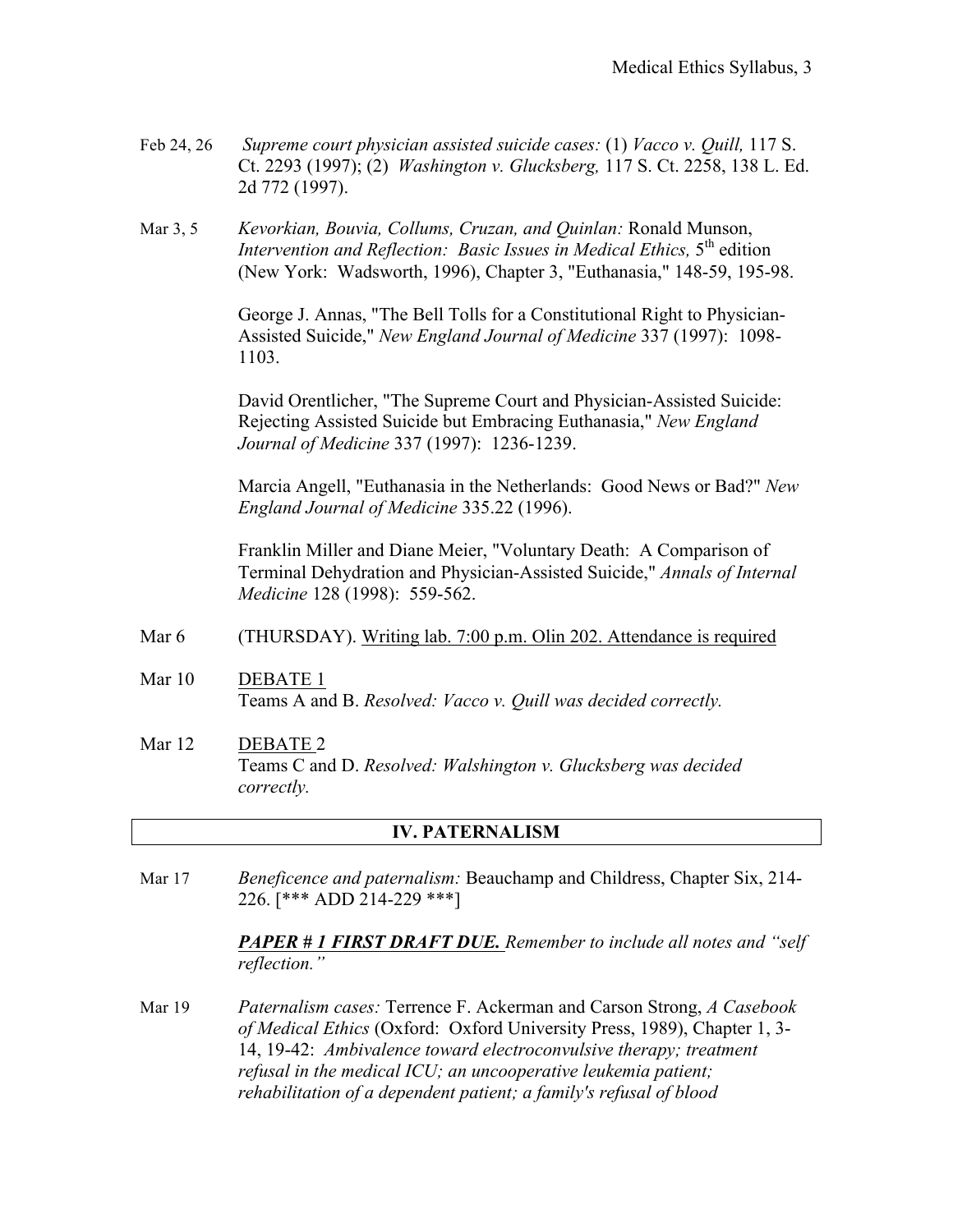*transfusions for a mother and her son; deciding whether to discharge a suicidal patient; request for sex-reassignment surgery; divulging information concerning an infant's condition; commentary.*

Mar 24, 26 *NO CLASS: Spring break*

#### **V. CONFIDENTIALITY**

Mar 31 *Medical Confidentiality:* Beauchamp and Childress, Chapter Eight, 316-324.

Mark Siegler, "Confidentiality in Medicine — A Decrepit Concept," *New England Journal of Medicine* 307.24 (1982): 518-21; reprint from Munson, *Intervention and Reflection,* 298-301.

Decision in the *Tarasoff* Case: *The Supreme Court of California, Tarasoff v. Regents of the University of California,* 131 *California Reporter* 14 (1976); reprint from Munson, *Intervention and Reflection,* 301-307.

*PAPER # 1 FINAL DRAFT DUE. Remember to include cover letter.*

#### **VI. RESEARCH, EXPERIMENTATION, AND HUMAN SUBJECTS**

Ap 2, 7 *The cold-war radiation experiments; the Willowbrook hepatitis experiments; the Detroit psychosurgery case:* Munson, *Intervention and Reflection,* Chapter 6, 323-27, 332-34.

> Stephen Goldby, Saul Krugman, M. H. Pappworth, and Geoffrey Edsall, "The Willowbrook Letters: Criticism and Defense," *The Lancet* (April 10, May 8, June 5, July 10, 1971); reprint from Munson, *Intervention and Reflection*, 373-77.

> Paul Ramsey, "Judgment on Willowbrook," in Ramsey, *The Patient as Person* (New Haven: Yale University Press, 1970); reprint from Munson, *Intervention and Reflection,* 377-81.

> Decision in *Canterbury v. Spence, Circuit Judge Spottswood W. Robinson III, United States Court of Appeals, 464 Federal Reporter, 2<sup>nd</sup> Series, 772* (1972); reprint from Munson, *Intervention and Reflection,* 381-85.

Joseph Sanders, "Ethical Dilemmas in Covert and Deceptive Psychological Research," in Hiller, *Medical Ethics and the Law,* Chapter 19, 403-20.

Ap 9 *Video: The Deadly Deception,* Nova 1993 (60"): The Tuskeegee syphilis study.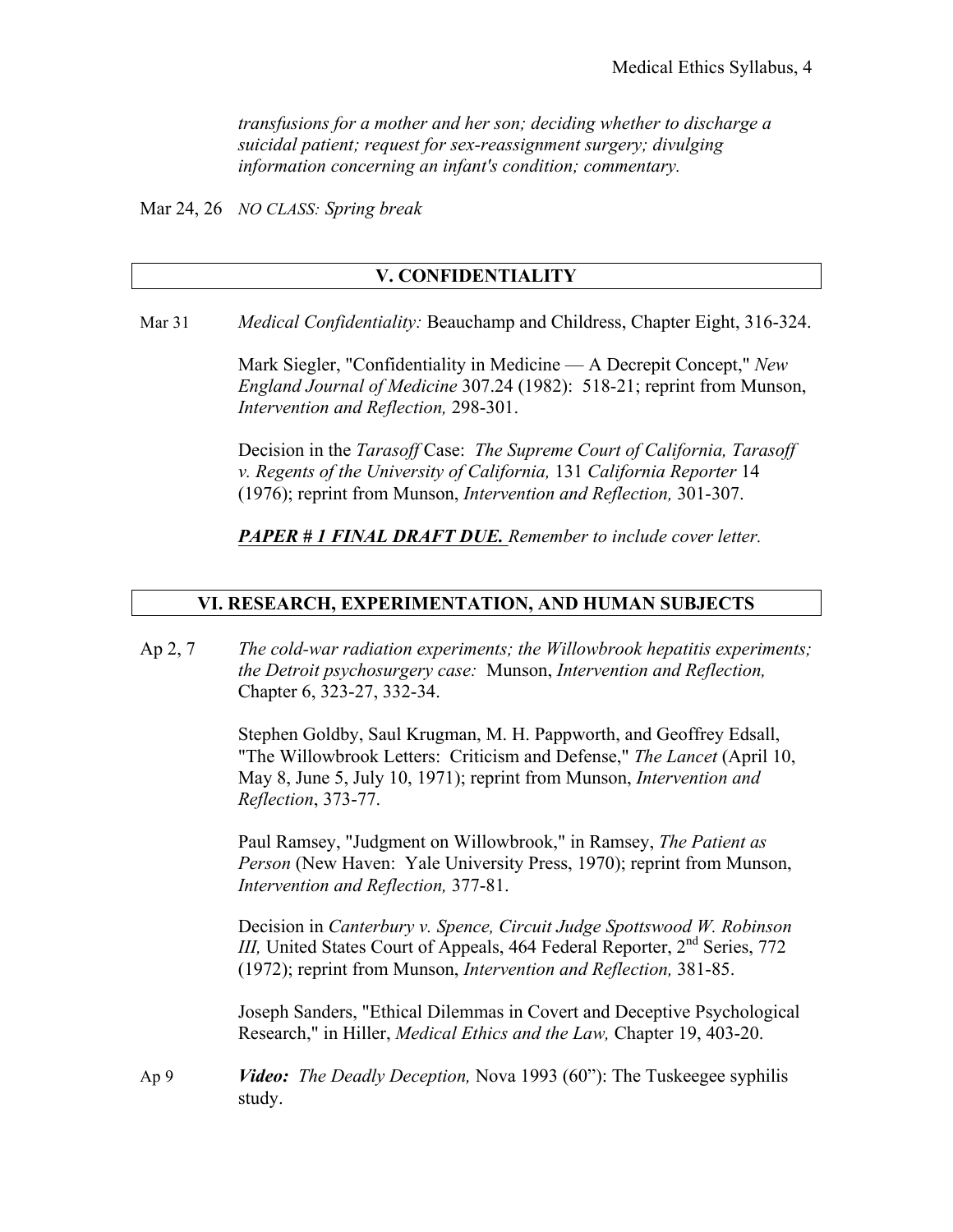## Ap 14 DEBATE 3 Teams A and C. *Resolved: The Tuskeegee study was conducted ethically.*

#### **VII. ISSUES OF GENETICS**

- Ap 16, 21 "Genetics: intervention, control, and research"*:* Munson, *Intervention and Reflection,* Chapter 7, 423-55.
- Ap 23 Laura M. Purdy, "Genetics and Reproductive Risk: Can Having Children Be Immoral?" reprint from Munson, *Intervention and Reflection,* 455-61.

Leon R. Kass, "Implications of Prenatal Diagnosis for the Human Right to Life," in Hilton, et al., eds., *Ethical Issues in Human Genetics: Genetic Counseling and the Use of Genetic Knowledge* (New York: Plenum Press, 1973), 186-99; reprint from Munson, *Intervention and Reflection,* 461-69.

*The genome project:* Daniel J. Kevles, "Social and Ethical Issues in the Human Genome Project," *National Forum,* the Phi Kappa Phi Journal 73.2 (1993): 18-21; reprint from Munson, *Intervention and Reflection,* 469-73.

- Ap 28 *NO CLASS: Advising day*
- Ap 29 (TUESDAY). Writing lab. 7:00 p.m. Olin 202. Attendance is required.
- Ap 30 *Germ-line gene therapy:* Ronald Munson and Lawrence H. Davis, "Germ-Line Gene Therapy and the Medical Imperative," *Kennedy Institute of Ethics Journal* 2.2 (1992): 137-58; reprint from Munson, *Intervention and Reflection,* 473-83.
- May 5 DEBATE 4 TEAMS B AND D. *Resolved: Having children can be immoral.*
- May 9 *PAPER # 2 FIRST DRAFT DUE.*
- May 7, 12 *NO CLASSES: Board week*
- May 14, 19 *NO CLASSES: Completion days*
- FRI, May 23 *PAPER # 2 FINAL DRAFT DUE. Do not email me the paper. Best is to bring it to my office (Aspinwall 101).*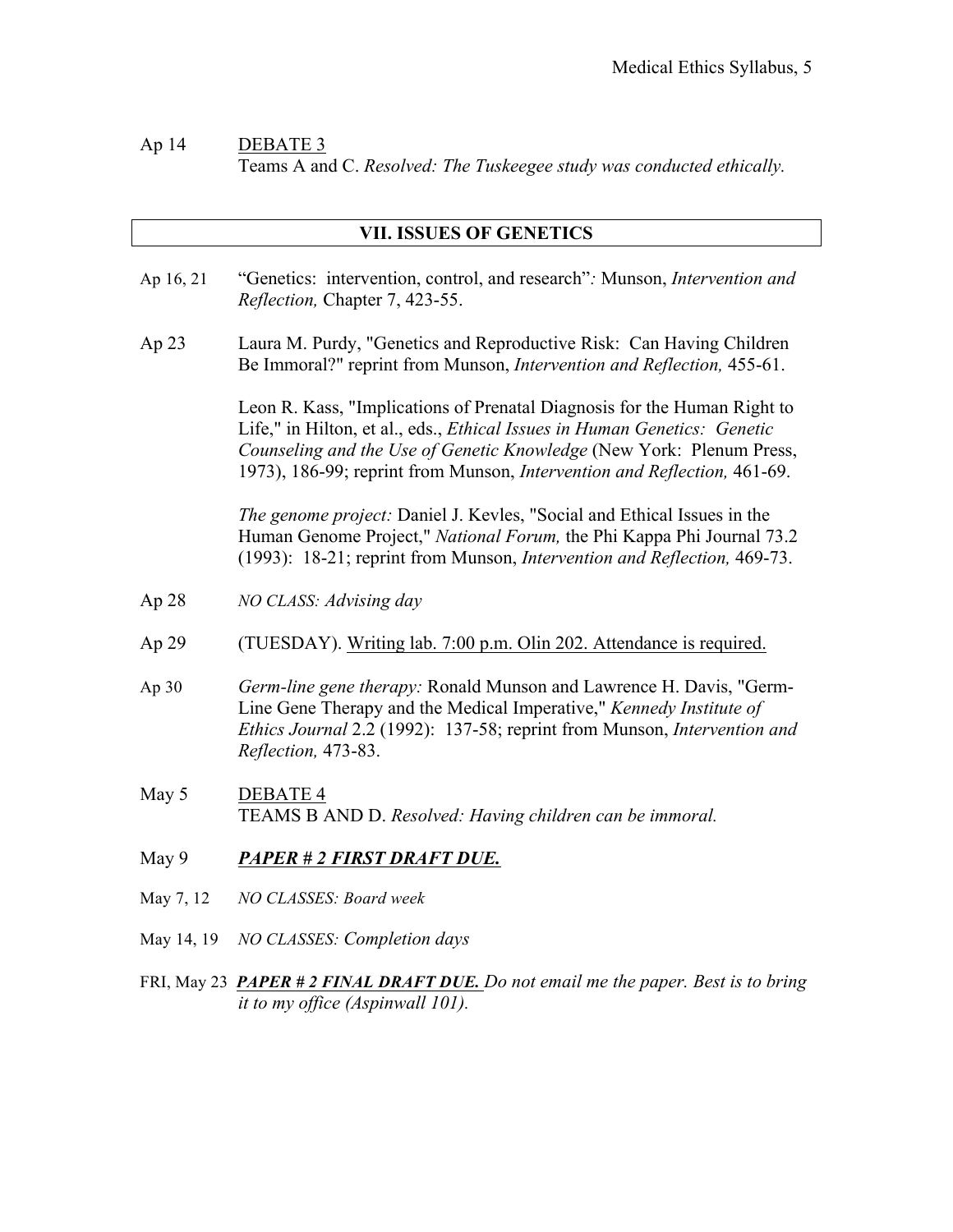## *Instructions for writing papers for this course*

- 1. Give yourself time to write a really good paper. It takes more than three hours the night before it is due to write a thorough and well-argued paper. Spend time on your writing process: do your research, read and re-read, take notes, do early exploratory free writes to discover what you want to say, sketch outlines, begin writing without concern for style or even complete coherence, resketch your outlines, do more provisional writing, write a full draft, revise, edit, proofread and polish. The more time you spend on your paper, the more likely it is to be well thought out and clearly written, the more you will learn, and the more likely you will be making a valuable gift to your reader. A dedication to *revision,* challenging yourself to re-seeing what you've written on a conceptual level (emphatically not to be confused with editing), is the single most important virtue you can bring to your writing.
- 2. Write about what interests you. If you don't really care about the topic, it's likely the reader won't either.
- 3. Provide a good frame for your essay that orients your reader by giving a context for your argument. Don't leap immediately into introducing a thesis and beginning your argument. Briefly give the reader some background on the problem you are discussing and explain its importance.
- 4. Be sure that you have a clear thesis statement, that is, a statement of what the argument of your paper is (what you will be trying to demonstrate – something that others might reasonably disagree with). A good thesis pushes the boundaries of the obvious and uncontroversial.
- 5. Organize your paper around presenting evidence to support your thesis. When you use quotations from a text as evidence, be sure that you don't allow them to speak for themselves: you need to analyze them so that the reader understands their significance. Be careful not to take quotes out of their context.
- 6. Structure your essay in a clear progression so that one idea leads into another, and each idea or argument supports the larger thesis of the paper. Don't meander randomly between ideas.
- 7. Take the time to really develop key points. A paper isn't a race to the finish line.
- 8. The paper should involve analysis of ideas, not just exposition. Avoid floating above the text in generalities; really dig down into the details, complexities, and subtleties of the text.
- 9. You should consider counter-evidence to your thesis: don't make things too easy for yourself. Be critical of your own position: take counter-arguments seriously.